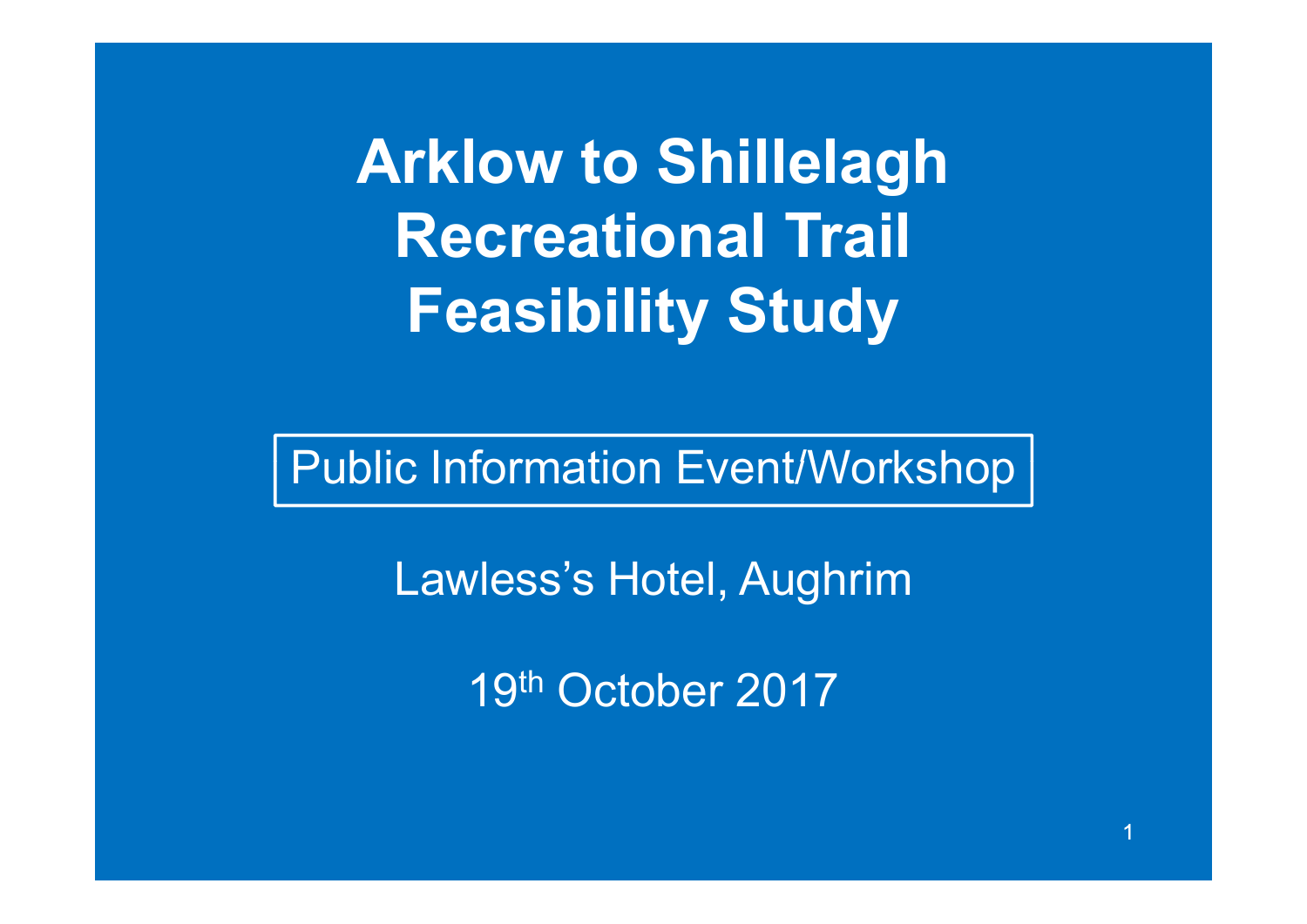# Background to the Project (1 of 2)

- Wicklow County Council issued a public tender to examine the **feasibility** of developing an off road walking and cycling route/Wicklow Greenway
- Where possible the trail could utilise sections of the former railway line from Shillelagh to Arklow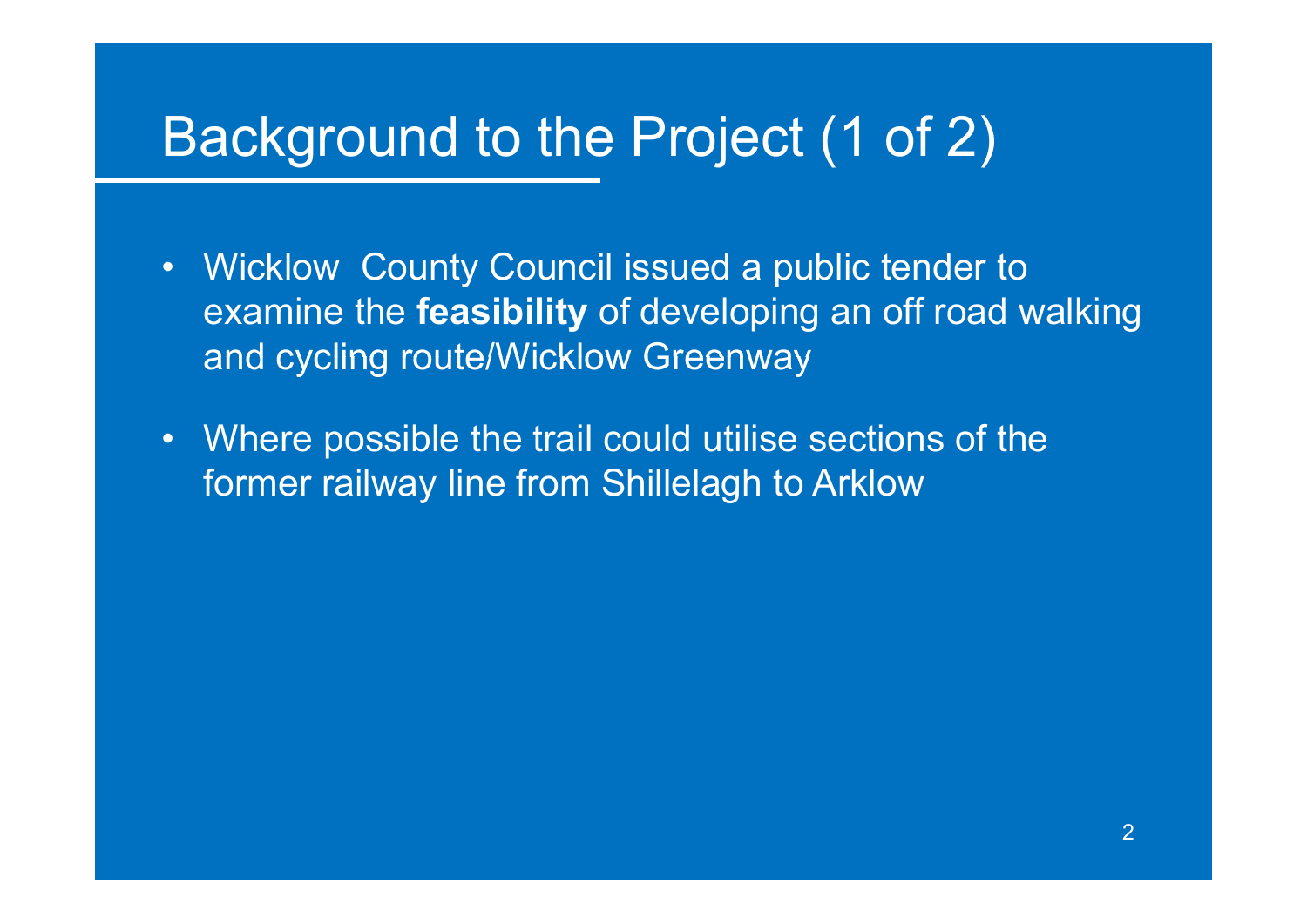#### Background to the Project (2 of 2)

- Following this public tender – the contract to undertake this feasibility study was awarded to:
	- Roughan & O'Donovan Engineers
	- Brady Shipman Martin – Landscape Architects
	- Tourism Development International Tourism and Leisure Planner s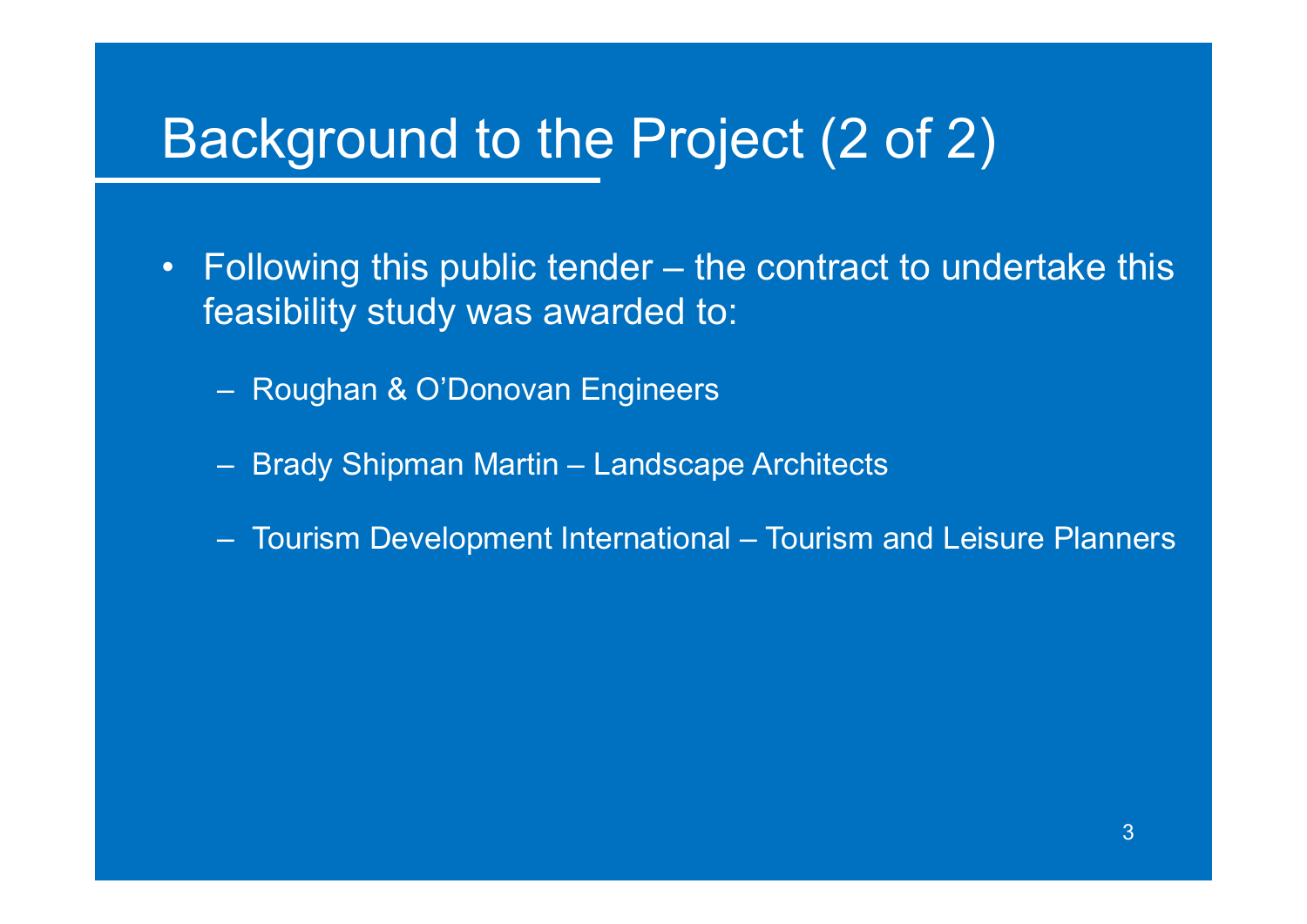# Purpose of today's Event/Workshop

- To give you an update on the feasibility study process that we have been following
- To give you the members of the public/community an opportunity to "**have your say** "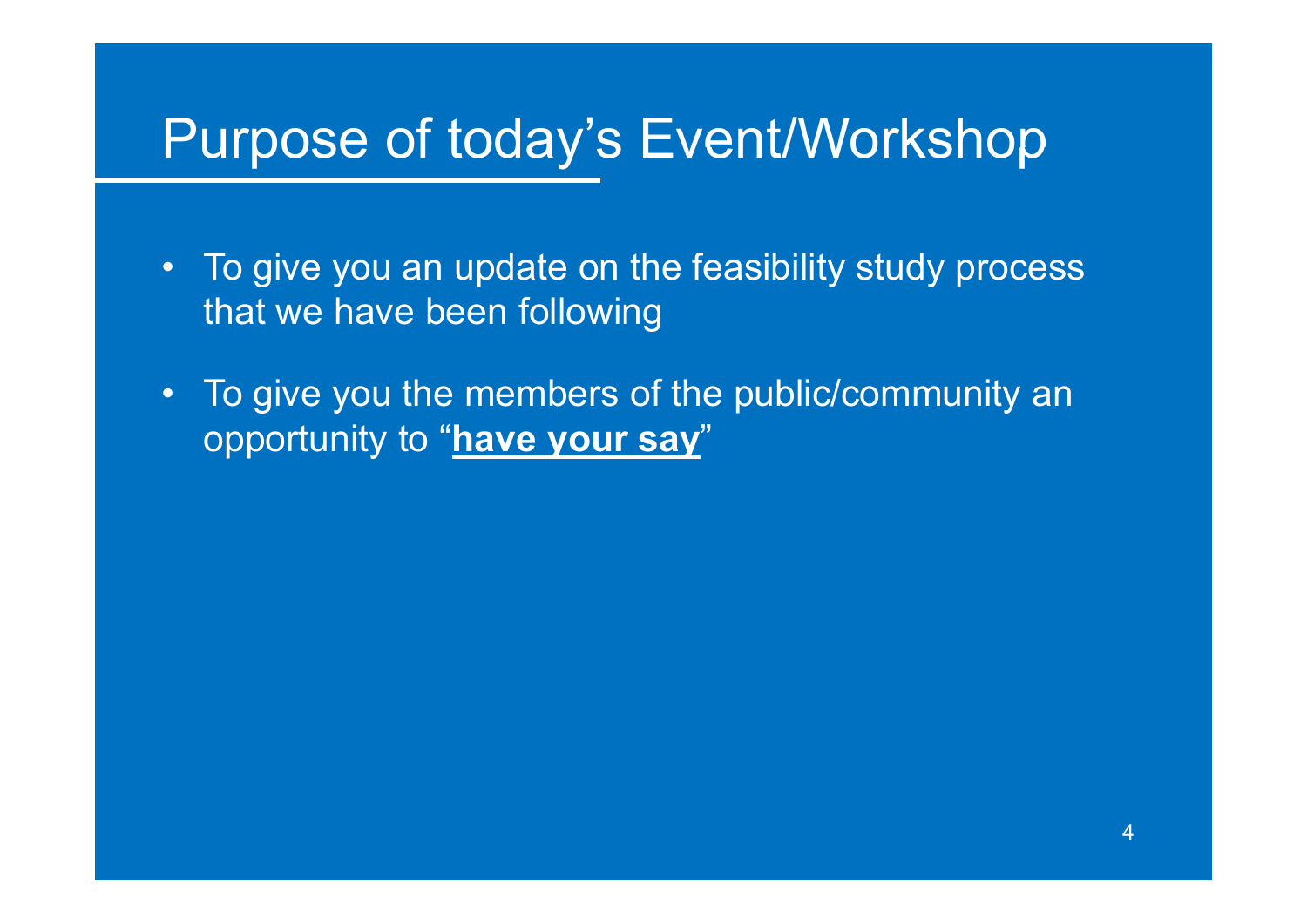#### Format for this Evening

- Research process update (David)
- Mayo Greenway (Padraig)
- Have your say (3 Hand-outs)
- Summary Wicklow trade feedback on-going (David)
- Summary of emerging project (John)
- •Brief overview of your feedback today (John)
- Village tables (Magaret)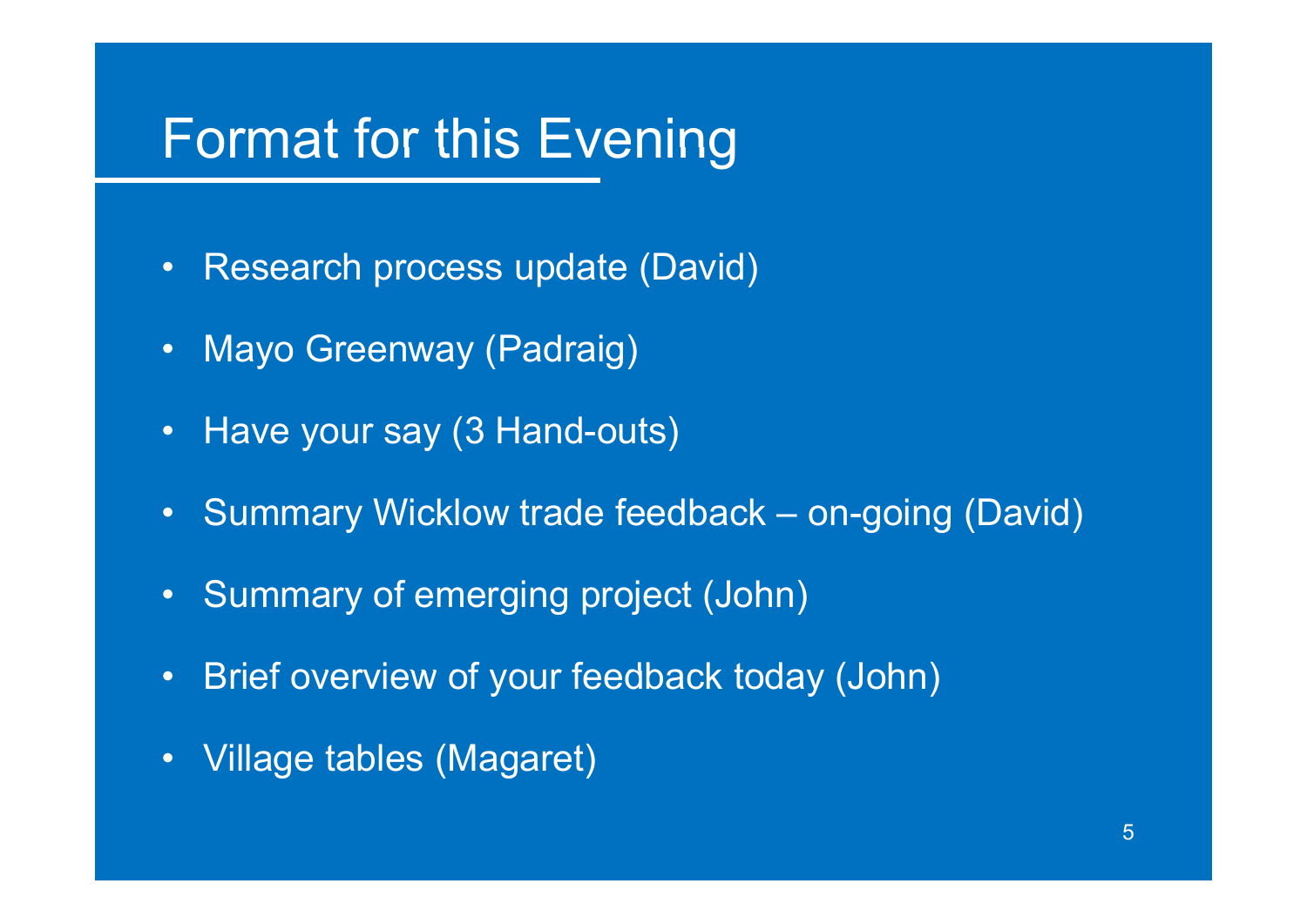#### Feasibility Study - On-going Research **Process**

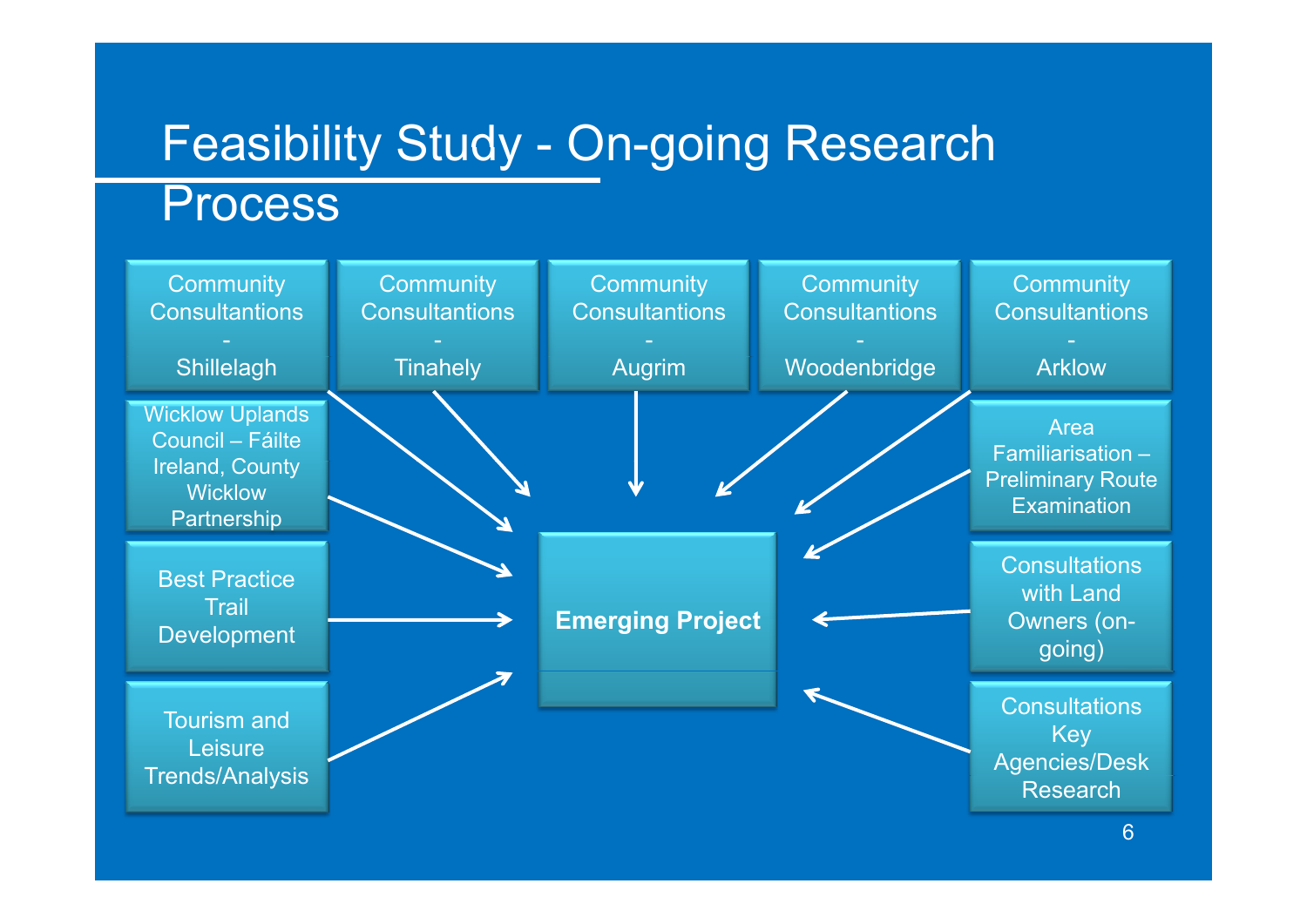# Mayo Greenway – An Overview

#### Padraig Philbin

-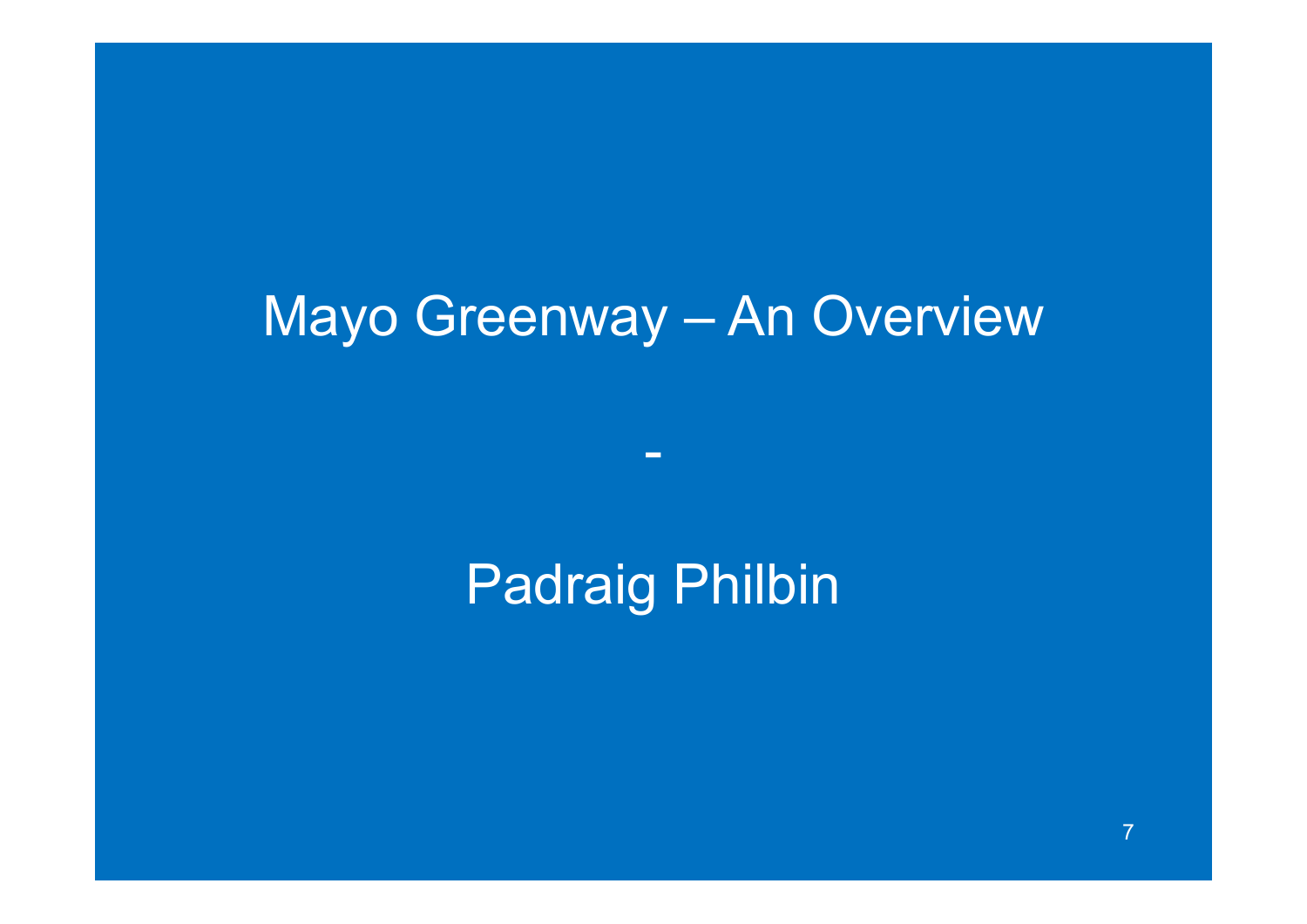## Wicklow Recreational Trail/Greenway



3 Hand -outs

- Overall reaction to concept
- Benefits
- Concerns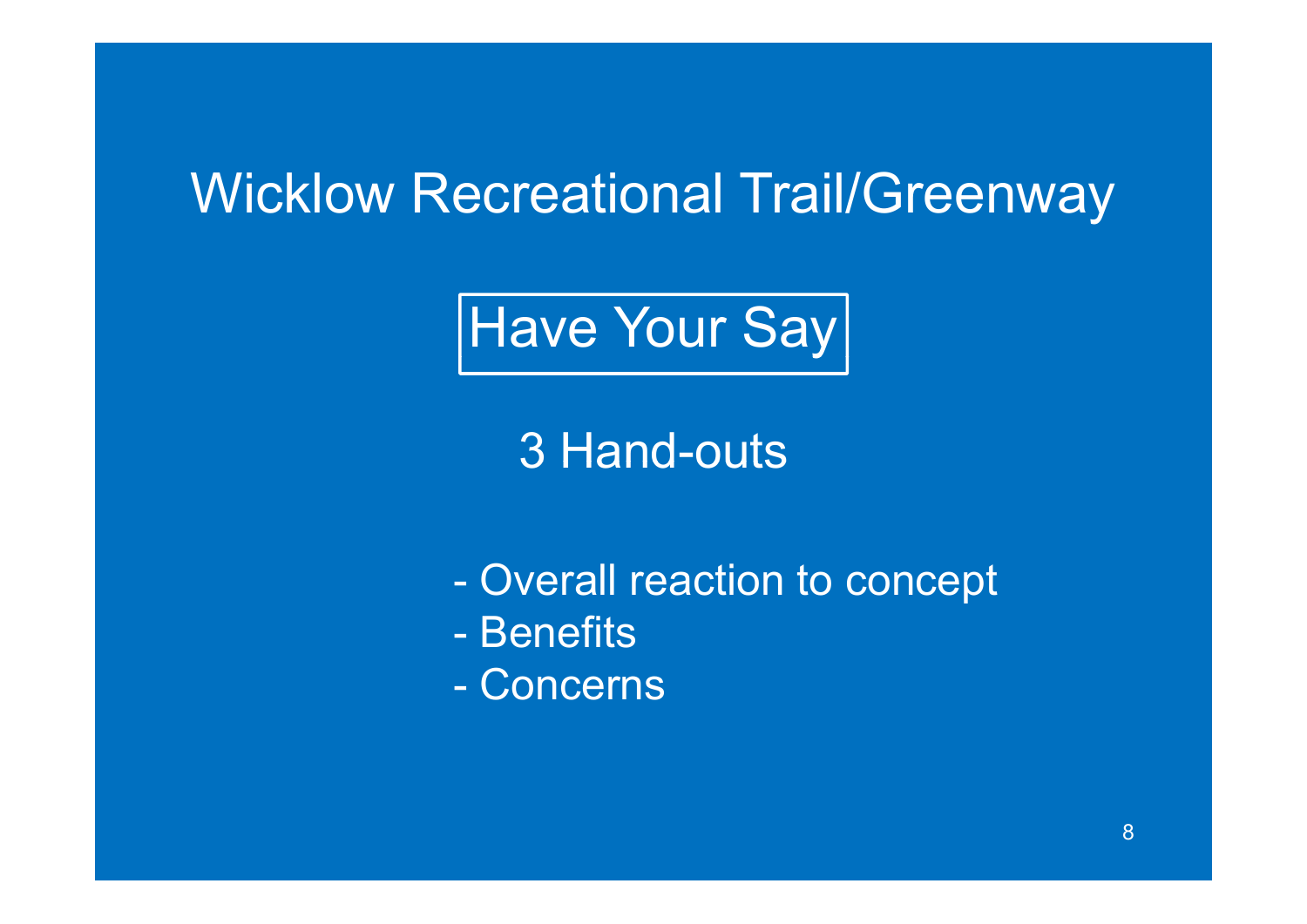# Summary Wicklow Tourism Trade Feedback (on-going)

Very positive feedback to the concept of a Recreational Trail/Greenway for County Wicklow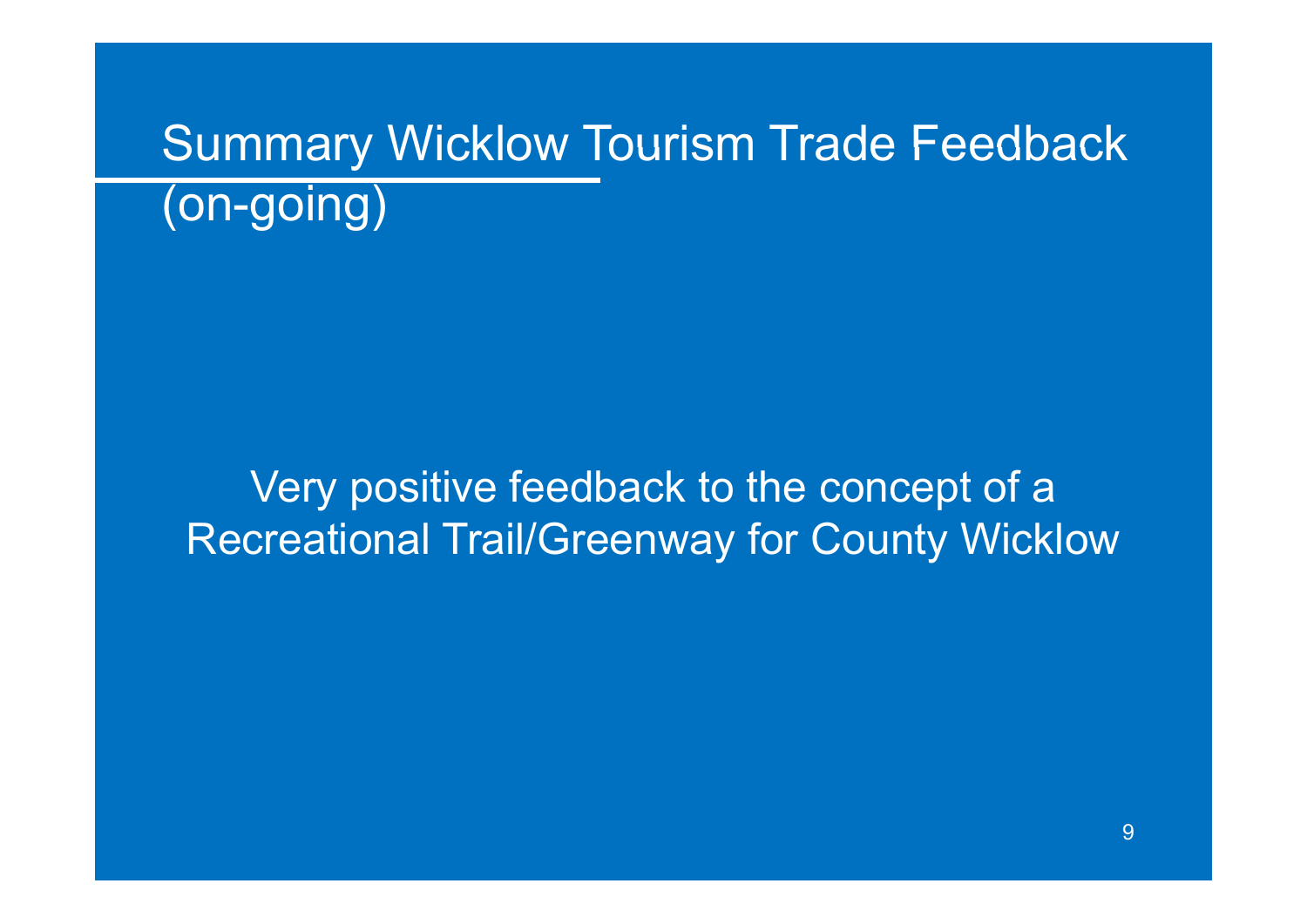#### Overall Reaction to the Concept of Trail/ **Greenway**

**Verbatim Comments**

*" Wicklow has many community groups made up of very dynamic people" people*

*"Tinahely is already a centre of excellence for walking"*

*"It would be good for locals and tourists"*

*"The biggest reason for lack of cycling is danger – narrow roads/farm machinery etc. "*

*"This would be a game changer"*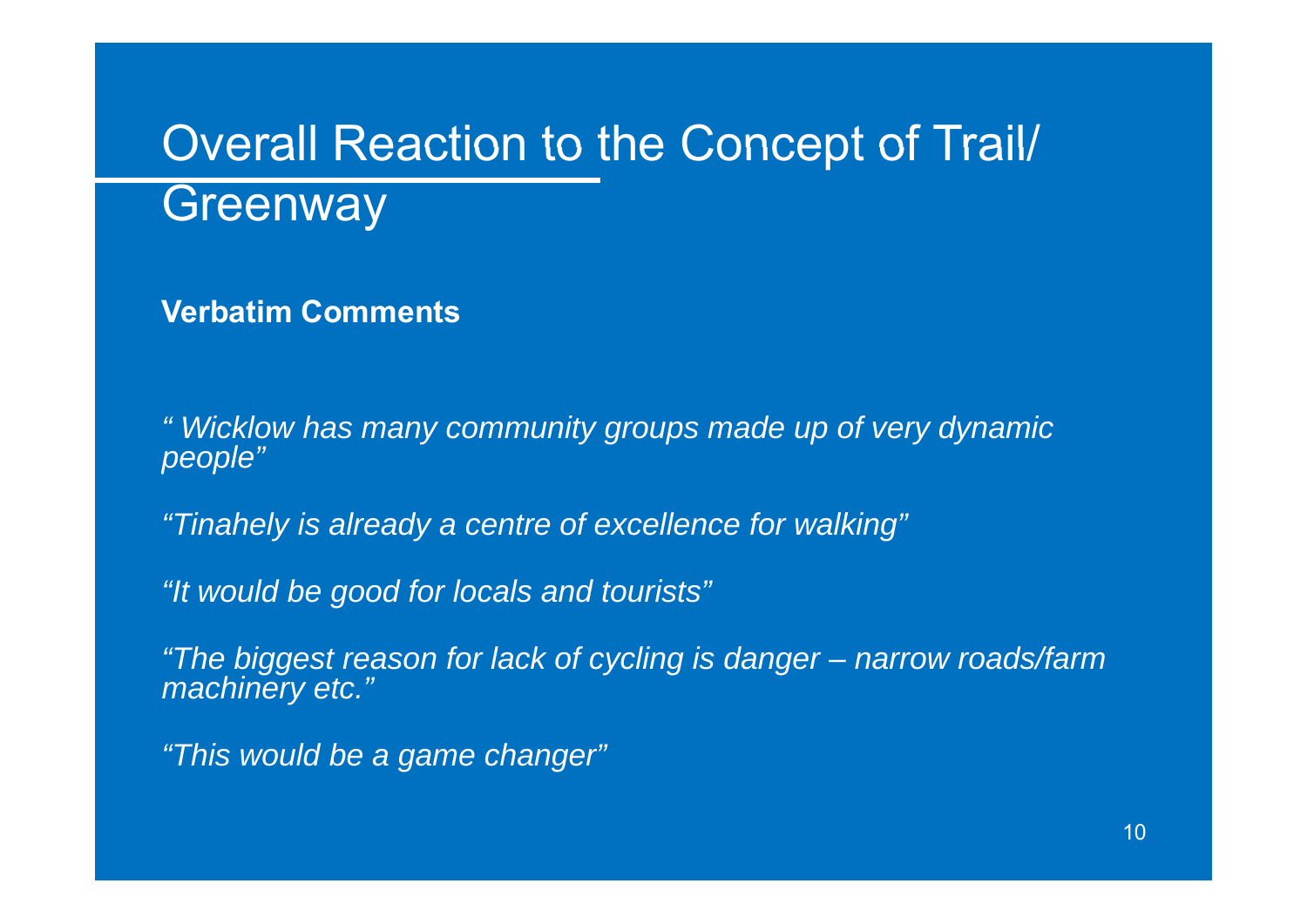#### Aspects of Trail/ Greenway with greatest Appeal

- •**Walking**
- •**Cycling**

*"Can tie in with Wicklow Way" "Cycling cannot be just about the Lycra Brigade"* "Greenway is great because it appeals to a broad spectrum of people" *"Safe cycling is so important" "Walkers love good views"* "Greenway will encourage walkers to walk and have lunch/tea" *"Will allow Wicklow to complete with Westport and Mayo" "Wicklow has a lot of mountains so a railway is perfect – it is level for the average Joe Soap" "At t l lk d t " "At present, no real easy walks on our doorstep "This new Greenway could be used for social responsibility programmes" "Bikes should be allowed" "Th Wi kl W i f hi t " "The Wicklow Way is for masochists "A resource for use in social responsibility programmes"*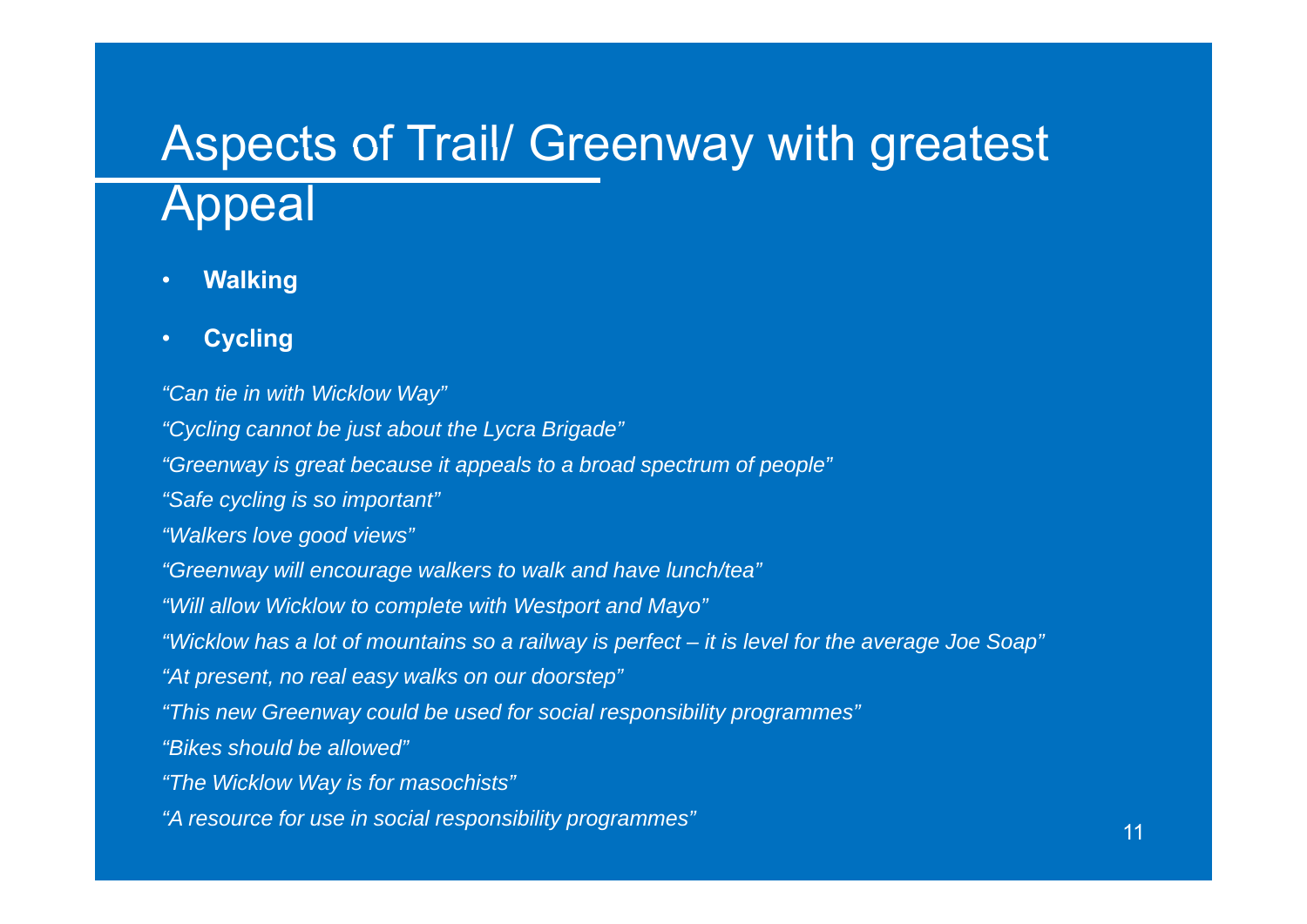#### Outdoor Recreational Activity in Wicklow Growth or Decline

*"Wicklow becoming very popular for walking during the week"*

*"People want to touch the towns when walking" People touch walking*

*"Cycling and hill walking is very popular"*

*"Hugg y <sup>e</sup> growth in recreational/activity users – walkers, cyg p clin g, European visitors and the Sunday lunch trade "*

*"Huge growth"*

*"People now arrive in the door of the hotel in People*

*their walking gear"*

*"We now have 10 sets of wellie s in the lobby"*

*"Walking is so popular"*

*"Farming is morphing into rural activity"*

*"Too much emphasis on staying overnight in Dublin"*

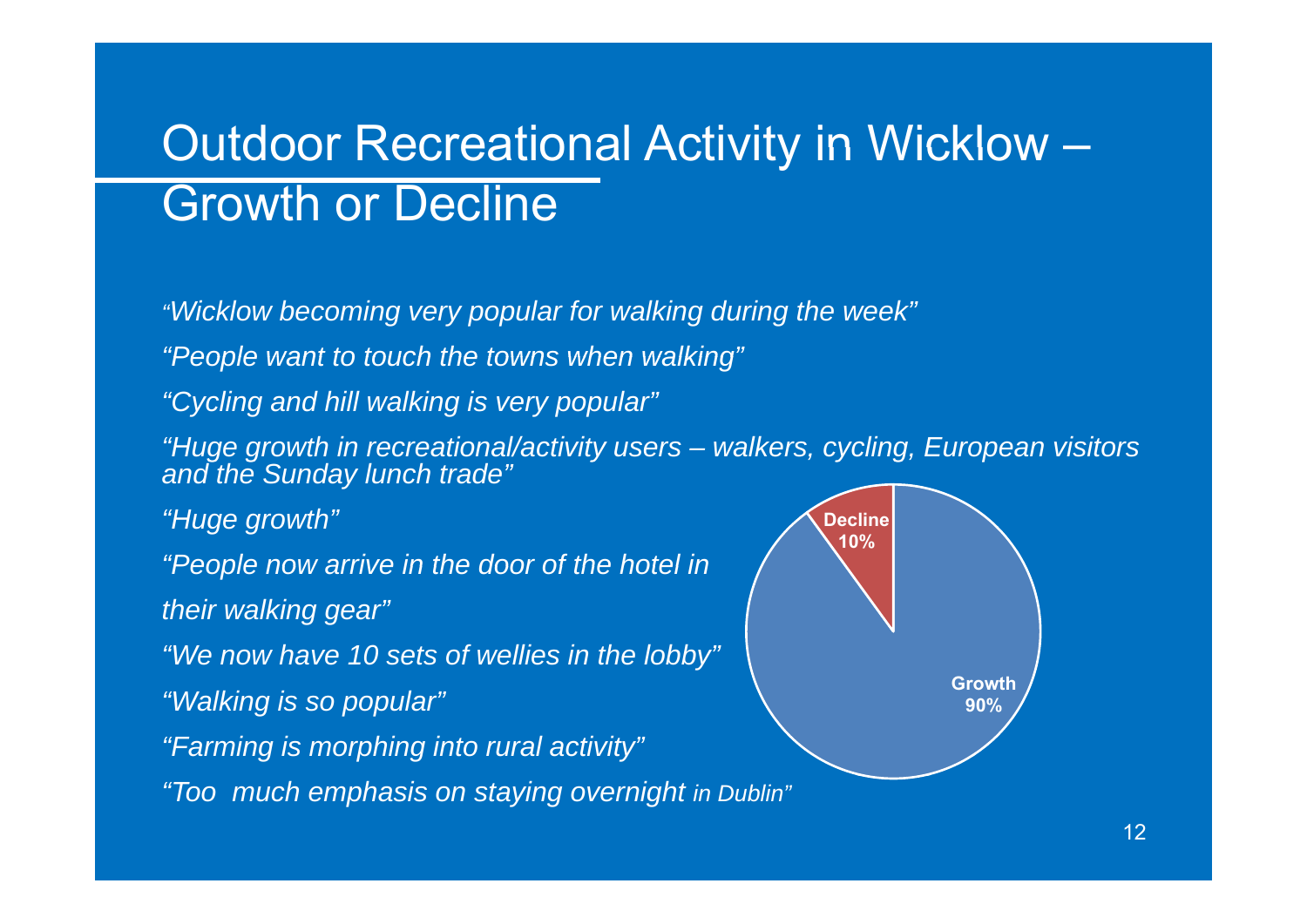#### Would you consider promoting Trail/Greenway together with your own Business

#### **Verbatim Comments**

*" This will be a most welcome initiative for Shillelagh"* 

*"Look at Tinahely – it now has 5 different places to get something to eat"*

*"Greenway should not suburbanise the landscape – needs to be planted using wildflowers etc."*

*"We would talk about the holy wells, field names etc."*

*"Will help to de -clutter Glendaloug h "*

*"Yes, absolutely we are totally behind walking"*

*"I i ll b i l i h ill "It is all a bout getting people into the villages "*

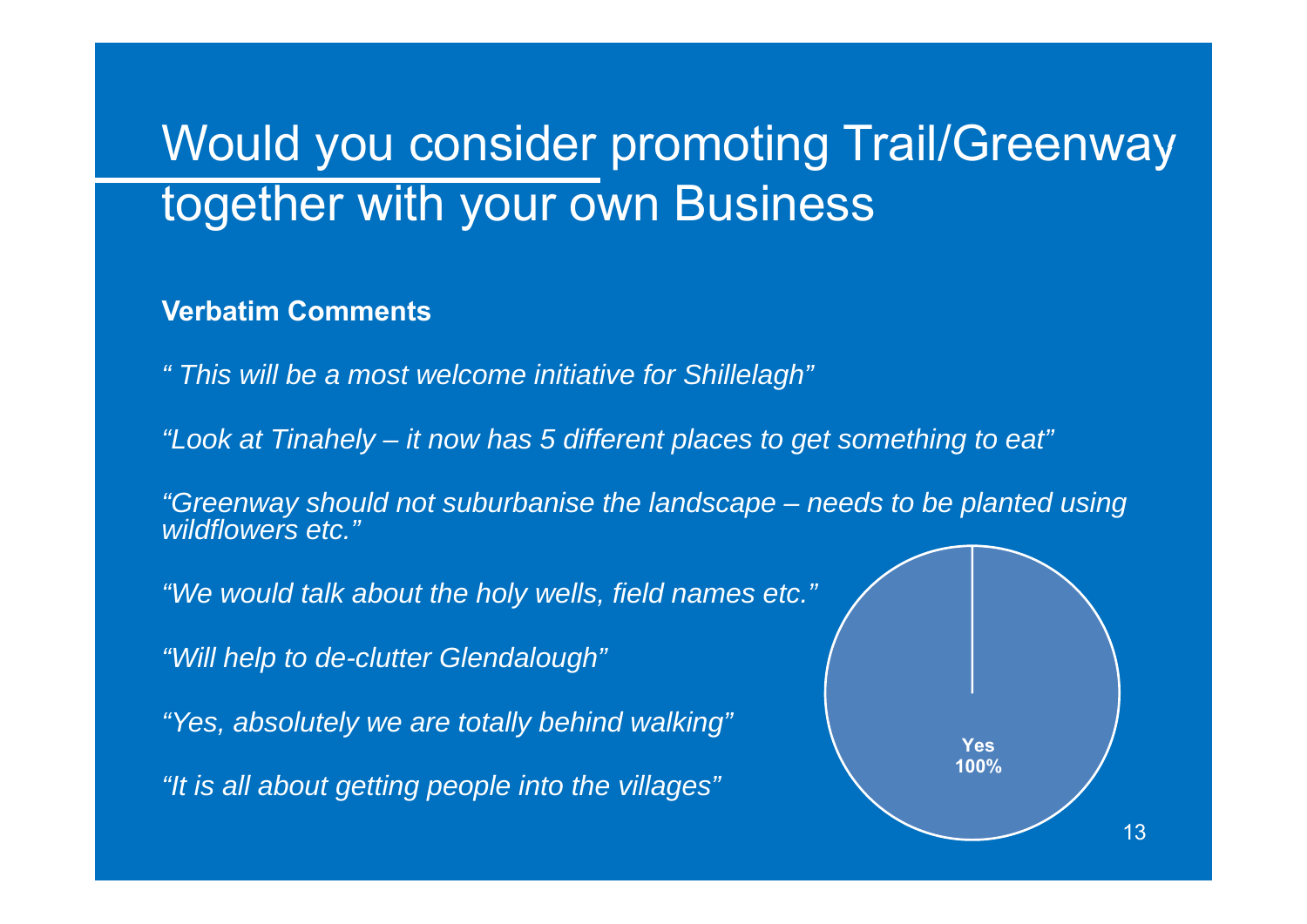## Likely Types of Users

- •**Walkers**
- •**Cyclists**

*"Great for family days out" "All types of walkers" "People in their 70 and 80s on bikes" "Needs to be buggy friendly/safe" "Type of users will depend on surface ""Camping and glamping along the way" "Hik h t i ht" "Hikers who s tay overnight" "Leisure and pleasure market – 70% women mid 20s" "The general vast majority of people need somewhere safe" The "Locals could use the Greenway to cycle to work"*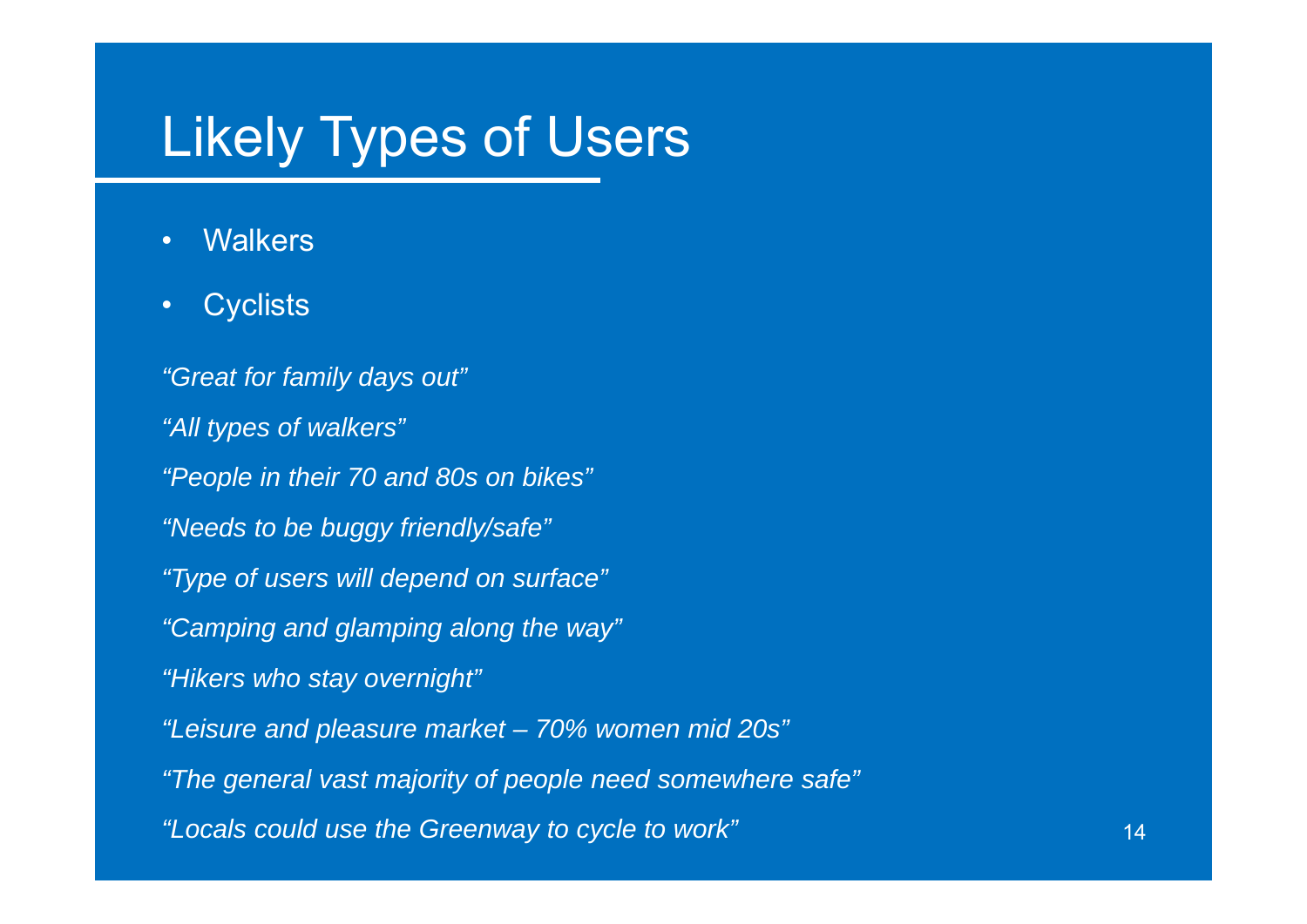#### How might the Trail/Greenway be promoted

#### *"No need for a car – use p p ublic transport "*

- *" Trade collaboration working together like Kerry!"*
- *"Need a distinct sign/brand "*
- *"Will help to develop Wicklow walking network"*
- *"Will helpp p romote Wicklow as the outdoor ca pital of Ireland "*
- *"Follow the vision of the Western Greenway"*
- *"Target the Europeans, they like walking and cycling"*
- *"Promote local towns and villages, shops and pubs in association with the Greenway"*
- *P t th ild l d " Promo te the wild lan dscape*
- *'Wicklow Tourism, Fáilte Ireland, Wicklow County Council, LEADER, Wicklow Uplands*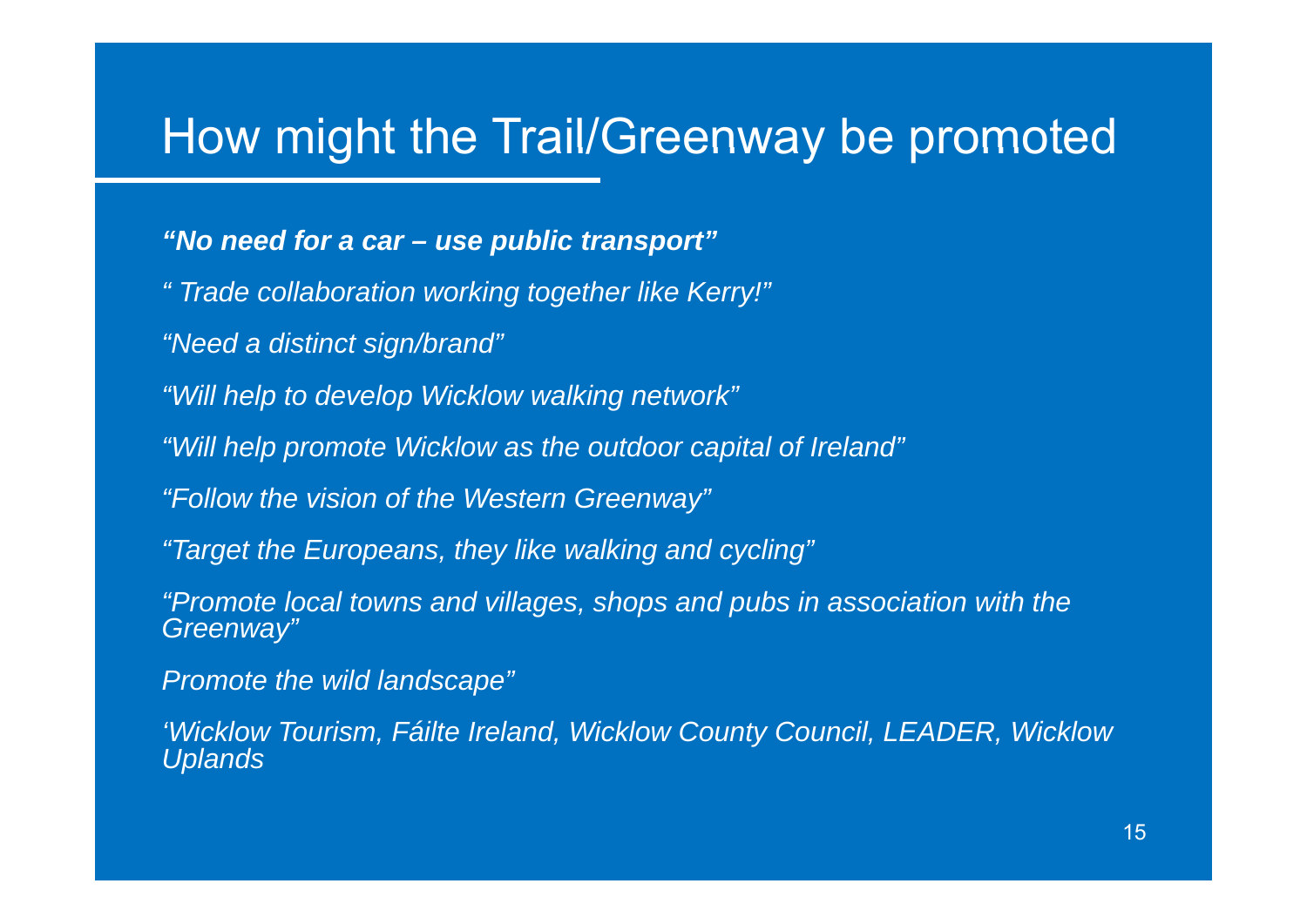#### Who do you consider to be the key players in this Trail/Greenway Initiative?

- **Towns and villages/Communities themselves**
- Accommodation sector hotels/B&Bs etc
- Wicklow's rural recreation officer
- Land owners
- Wicklow County Council
- Wicklow tourism and trade/Wicklow Uplands Council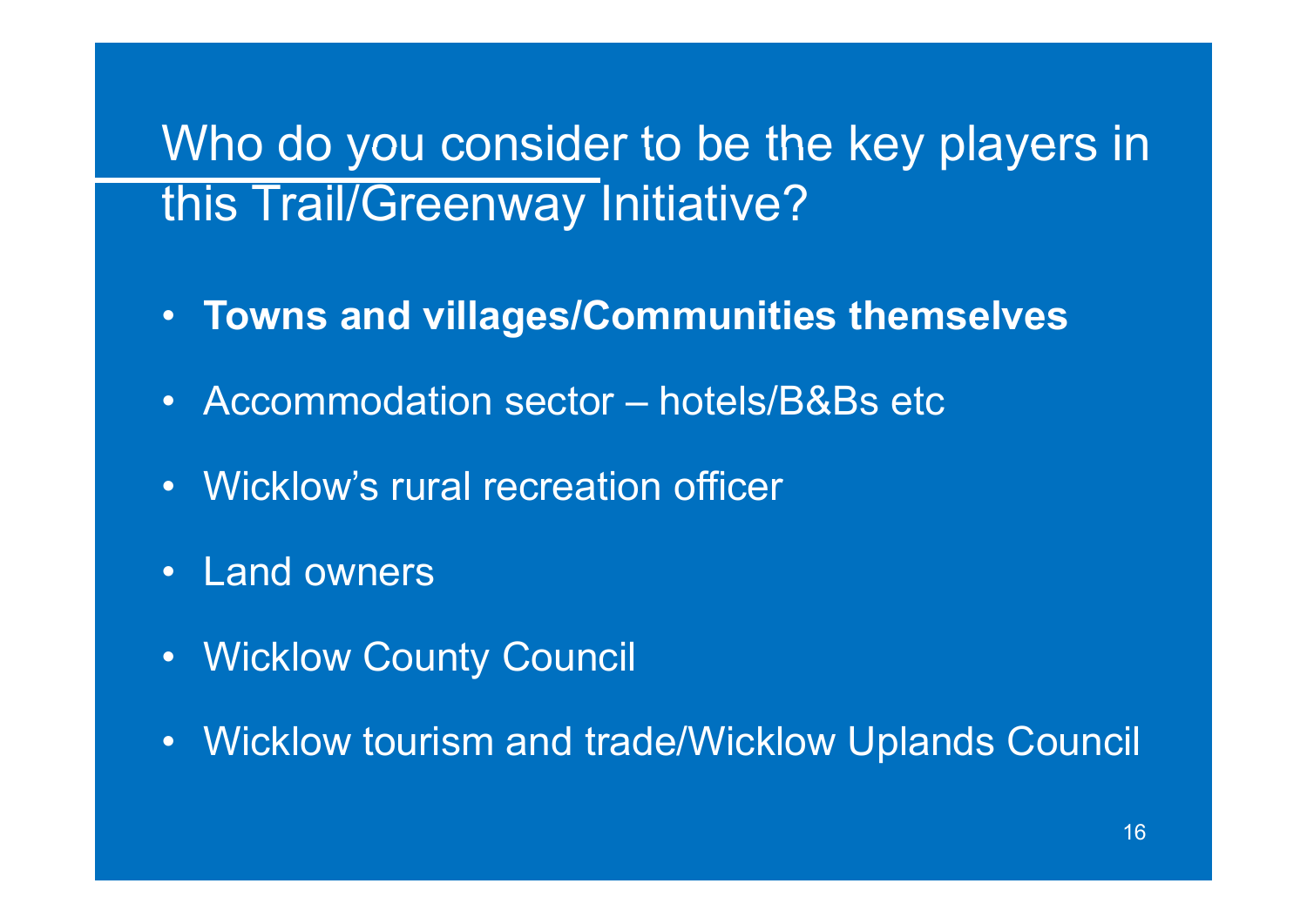Who do you consider to be the key players in this Trail/Greenway Initiative?

"Speak to land owners first – this is key"

*"Can trail link up with the Wicklow Way – it cannot sit in isolation"*

"Dealing with land owners is all down to good *communication"*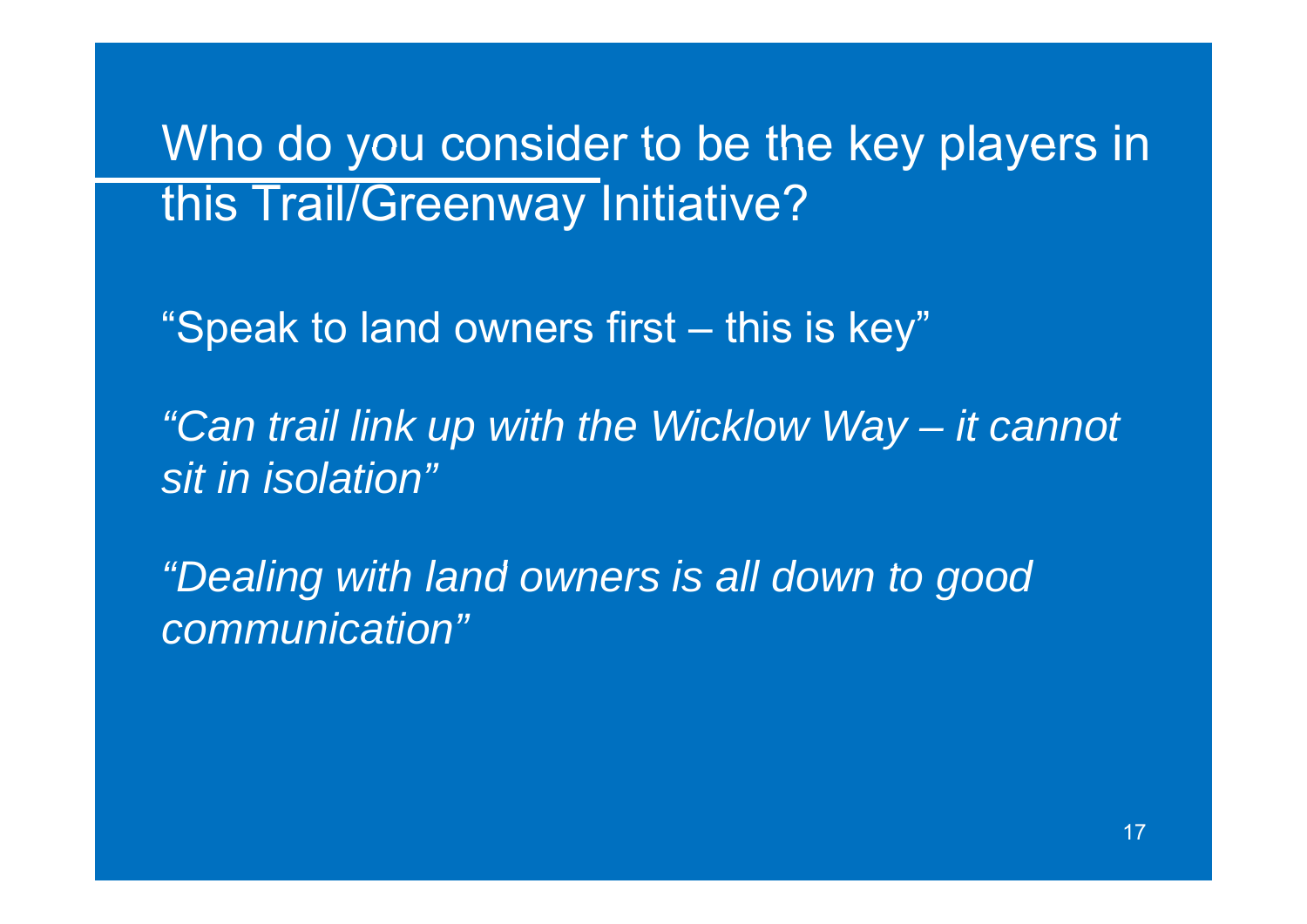# Other Comments (1 of 3)

*"Aughrim to Woodenbridge road is very dangerous" dangerous*

*"Link into the Croghan Cluster Walks"*

*"Huge opportunity to get corporate delegates out cutting down briars and bushes"*

*"Thi G ld t t t k t "This Greenway could targe two marke ts – th t d l i the sports an le isure market and the Camino market"*

"Once this Greenway is launched, it will get around like wildfire"

*"Huge potential to develop beautiful walks by the river"*

*"This project syncs in well with the Pure Mile "*

*"This initiative should have its own app This initiative should have its own app – tied into the Wicklow Way"*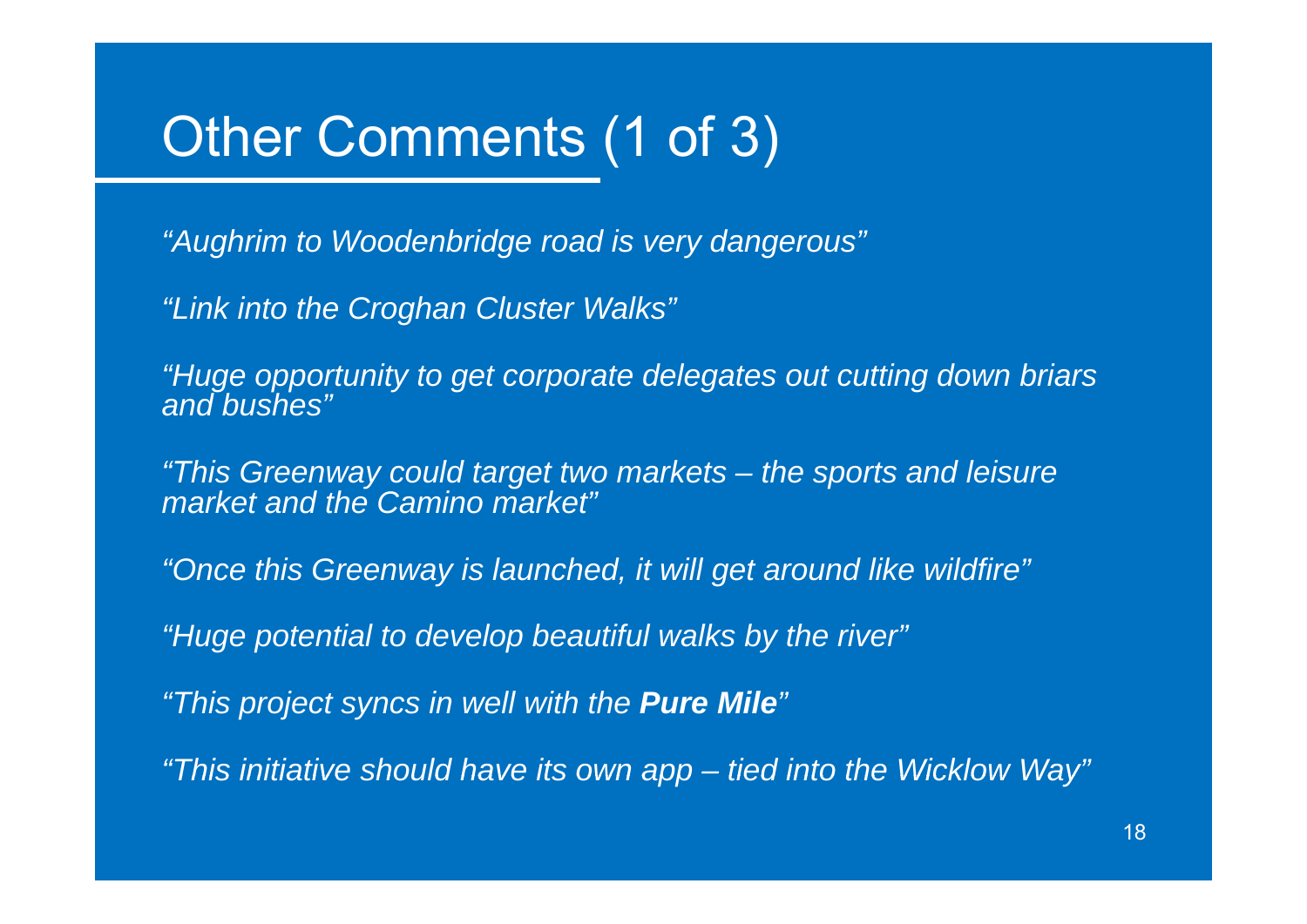#### Other Comments (2 of 3)

"This Greenway and the Wicklow Way and all the other *walking trails and loops etc in Wicklow should be colour coded like the tube"*

*"Dublin's doorstep is not the way to promote Wicklow"*

*"Shillelagh is about to brand itself Shillelagh about – this Greenway will be an enormous boost to Shillelagh"*

*"Dogs should be kept on leads" Dogs leads*

*"The football players will use the Greenway for a run"*

*"Too much emphasis in past on day trips to Wicklow – Visitors need to wake up in Wicklow "*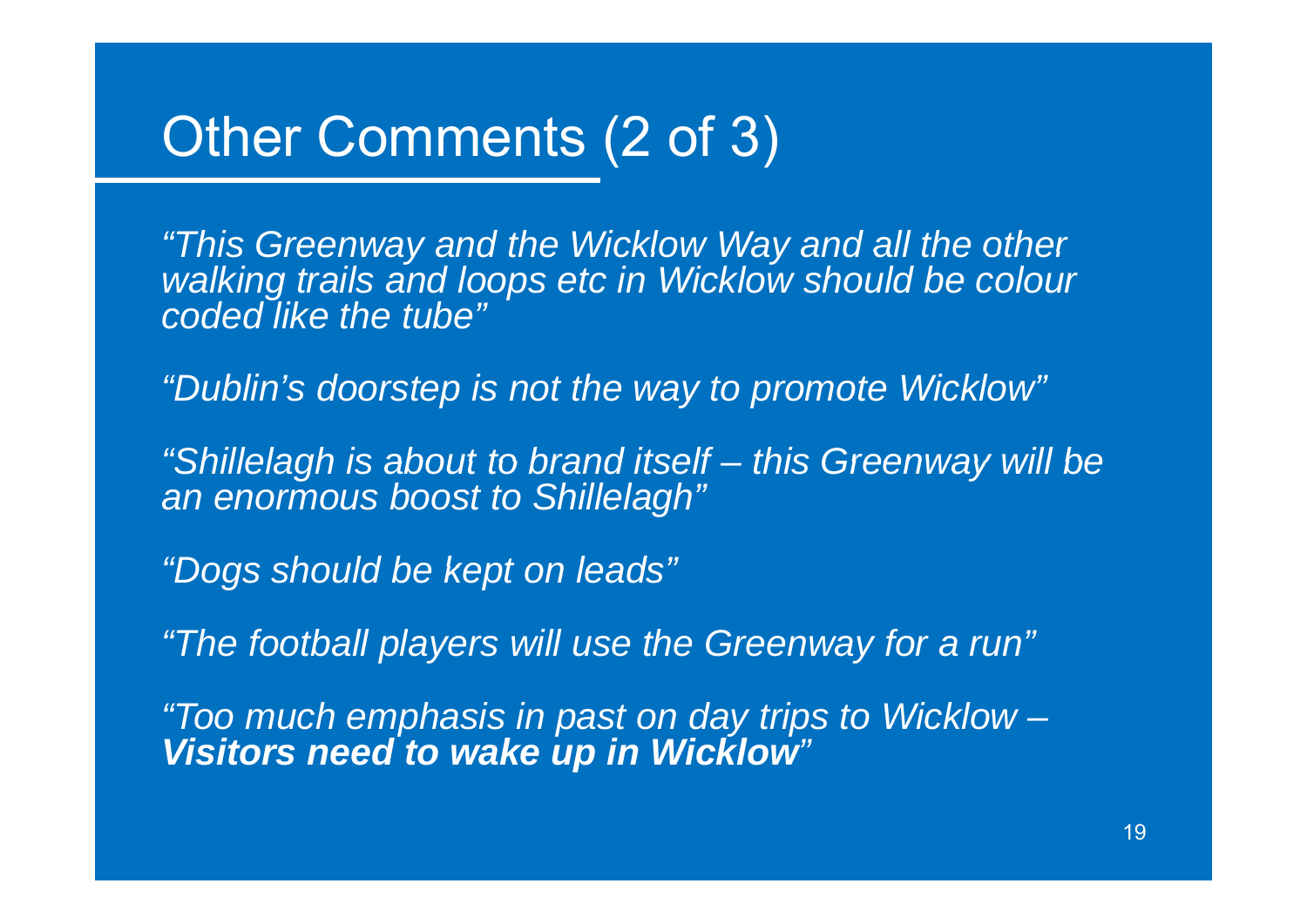#### Other Comments (3 of 3)

*"This Greenway will encourage bike hire/rentals etc" This etc*

"As a result of this initiative all sorts of routes/trips can be *easily planned"*

*"Wicklow has so much wildlife to be seen and this Greenway can help for example: the pine martins and the grey spotted woodpecker, red kytes etc."* 

"The old Avoca mines 500 acre site has potential to link to *this Greenway and could be re-zoned for outdoor recreational –lunar landscape" landscape*